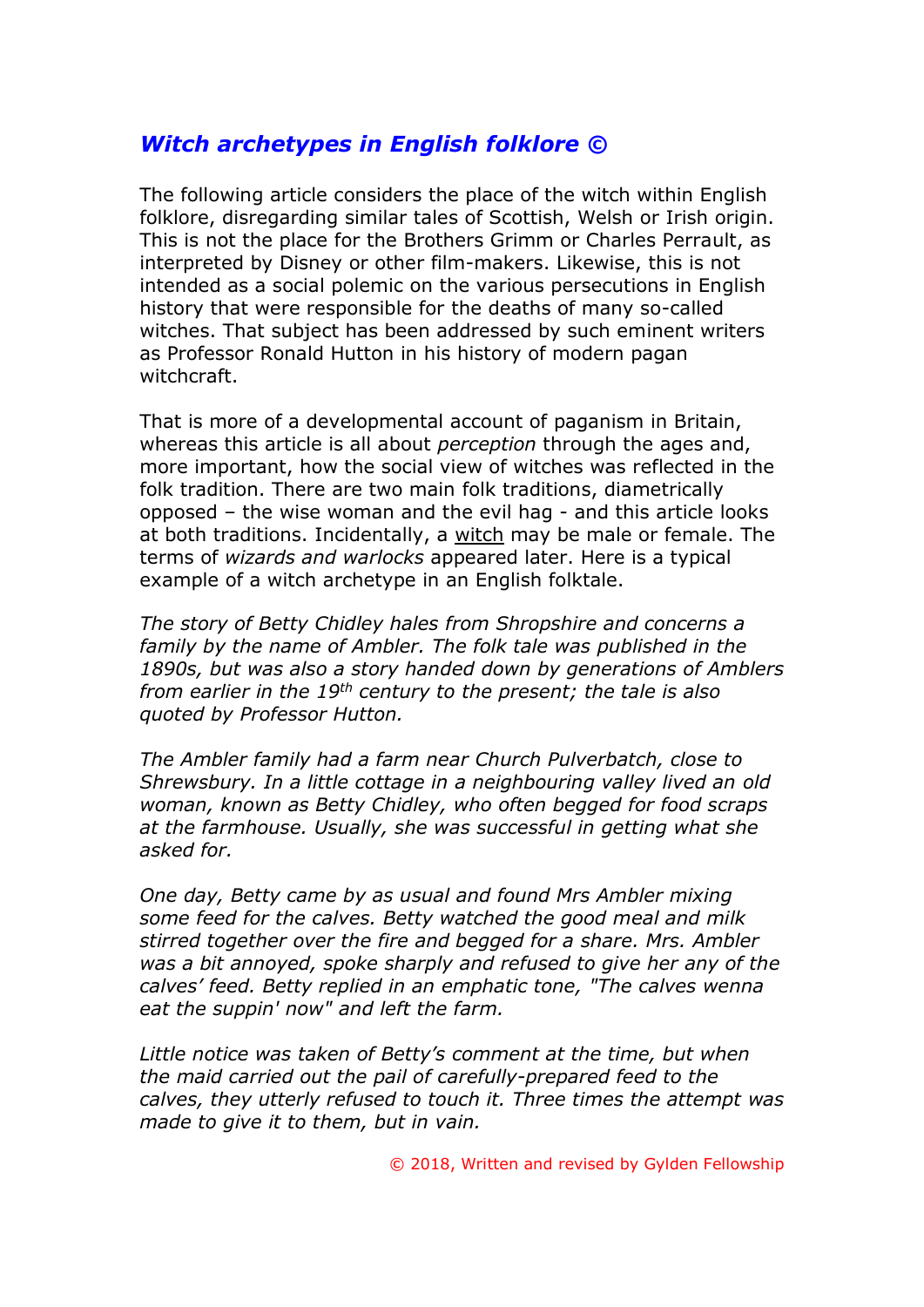*Then Betty's ominous words were called to mind and, as quickly as possible, she was sent for to come to the farm. Mrs Ambler asked Betty to bless the calves. At first, she refused, "Me - bless your calves! What have I to do with your calves?", but at last she yielded to their begging and said: "My God bless the calves." The calves still refused to eat and Mrs Ambler begged Betty to omit the word, my.* 

*After much pressure, she gave way and repeated the simple words: "God bless the calves." Mrs. Ambler then took the feed herself to the hungry calves and, to her delight, they came to meet her at the door of their stable - and ate all their feed with a hearty appetite.* 

## **Wise women**

A good place to start might be the small village of Hascombe in Surrey. The place name means *valley of the witches*, according to Ekwall. The linguistic provenance here is Old English, ie hætse or hægtesse (witch or person that uses magic) plus cumbe or coumbe (deep hollow or valley). The village itself is mentioned in the Charter Rolls of 1232 (Hescumb) and 1307 (Hascoumbe) and the Feet of Fines for the County of Surrey in 1266 (Hassecoumbe). It is not beyond a stretch of imagination to suggest that this area was once a place in which a witch lived.

The nomenclature of Old English derives from Anglo-Saxon roots, largely spoken from the  $5<sup>th</sup>$  century up to the  $11<sup>th</sup>$  or  $12<sup>th</sup>$  centuries in England. And it is with the Saxons that we should start to trace the place of the witch in local communities. Much of the history from 449-1066 is recorded in the Anglo-Saxon Chronicle and in the work of the historian, Bede. Most Anglo-Saxon medicine was administered by clerics who could read earlier Roman guides on healing, but many remedies comprised simple herbal infusions or salves. Here is an example of a typical eye salve from *Bald's*  Leechbook in the 9<sup>th</sup> century.

- *1) Take cropleek and garlic equal amounts of both*
- *2) Pound well together*
- *3) Take wine and bull's gall equal amounts of both*
- *4) Mix with the "leeks"*
- *5) Then put in a brass vessel*
- *6) Let stand for nine nights in the brass vessel*
- *7) Wring out through a cloth and clear well*
- *8) Put in a horn and, about night time, put on the eye with a feather.*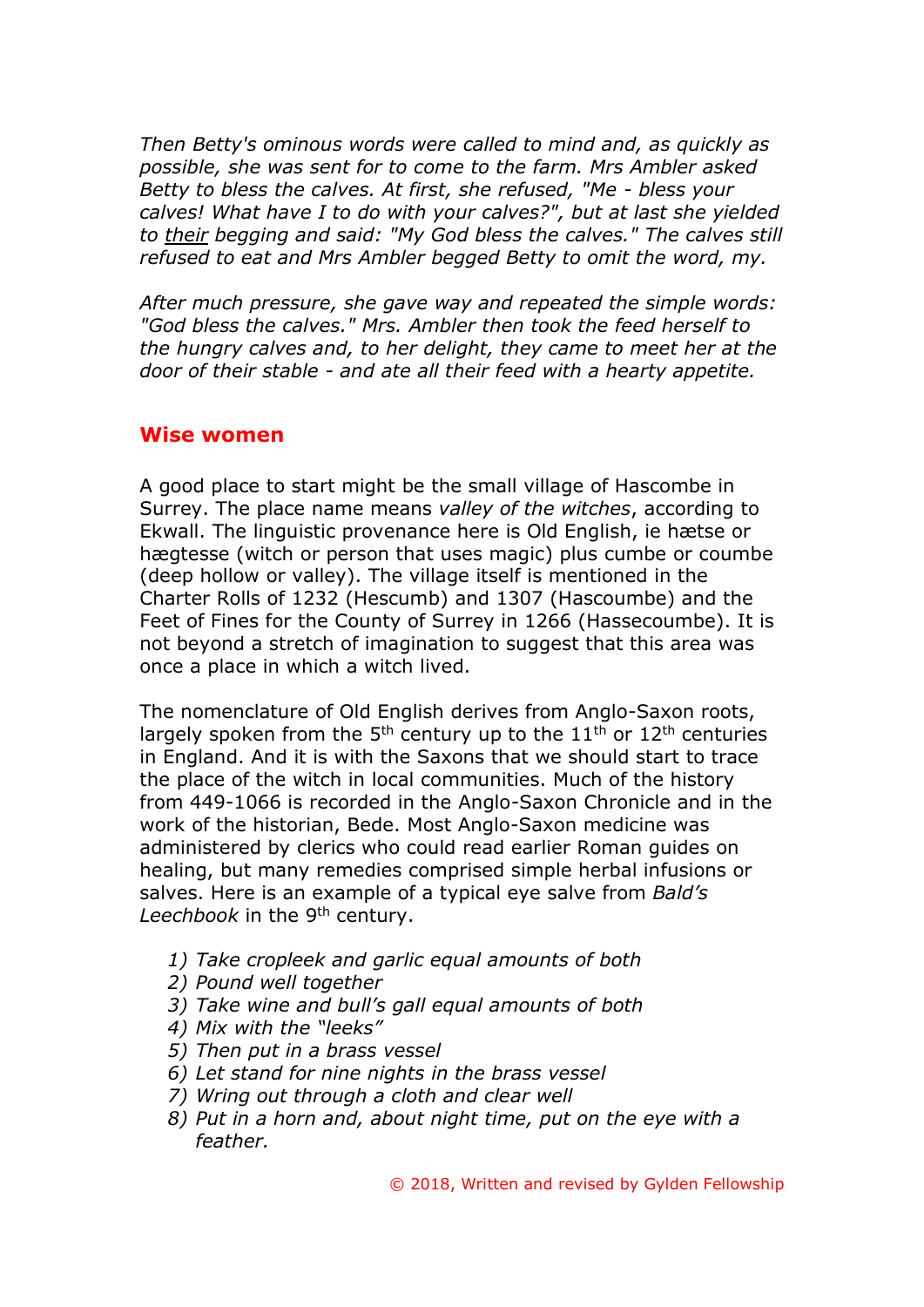What is known is that every Anglo-Saxon community would have had a person who knew how to use plants for medicine. This knowledge would probably be handed down from generation to generation within the family. For example, garlic was used for infections, lichens for bad chests and for healing broken bones, and chamomile for digestive illnesses. Plants were used to make salves, poultices, infusions and other medicines to be swallowed.

And here is the archetype of the witch as we know it  $-$  the wise woman who was the source of advice to the community and who could provide either wise advice or a remedy. Midwifery might also be part of her knowledge. Here is an example of an ancient tale from Surrey to illustrate the point – it was quoted by William Cobbett in 1830 and also in a book, *Bygone Surrey*, from 1860**.**

*Old Mother Ludlam was a wise woman who lived in a cave near Frensham village – many villagers came to her for healing potions, which she made in her large healing cauldron.*

*One rainy, cold night, she was stirring her cauldron and thought that it was such bad weather, not even the Devil would come out. At that moment, a stranger appeared at the mouth of the cave and demanded the loan of her large healing cauldron. When she refused, he came forward into the light and she could see his cloven hoofs and horns. It was the Devil, he snatched the cauldron from the fire and ran off! As he put his foot down for each stride, the earth was marked and these became known as the Devil's Jumps.*

*Old Mother Ludlam was shocked, but determined to get her cauldron back. She picked up her broomstick and flew off after the Devil. As she caught up, she snatched the cauldron back. The Devil was surprised and furious and stamped on the ground until there was a huge hole – and he disappeared back to Hell – this was how the Devil's Punch Bowl was formed.*

*Old Mother Ludlam held her cauldron tightly, but was sure that the Devil would return again another night. So she hid the cauldron by the font at the Church of St Mary the Virgin at Frensham. The villagers did not know where the cauldron had come from, but it stayed by the altar for many years, holding holy water. And Old Mother Ludlam went back to making healing potions in her next largest cauldron. And if you visit the church now, the cauldron is still there towards the rear of the church.*

© 2018, Written and revised by Gylden Fellowship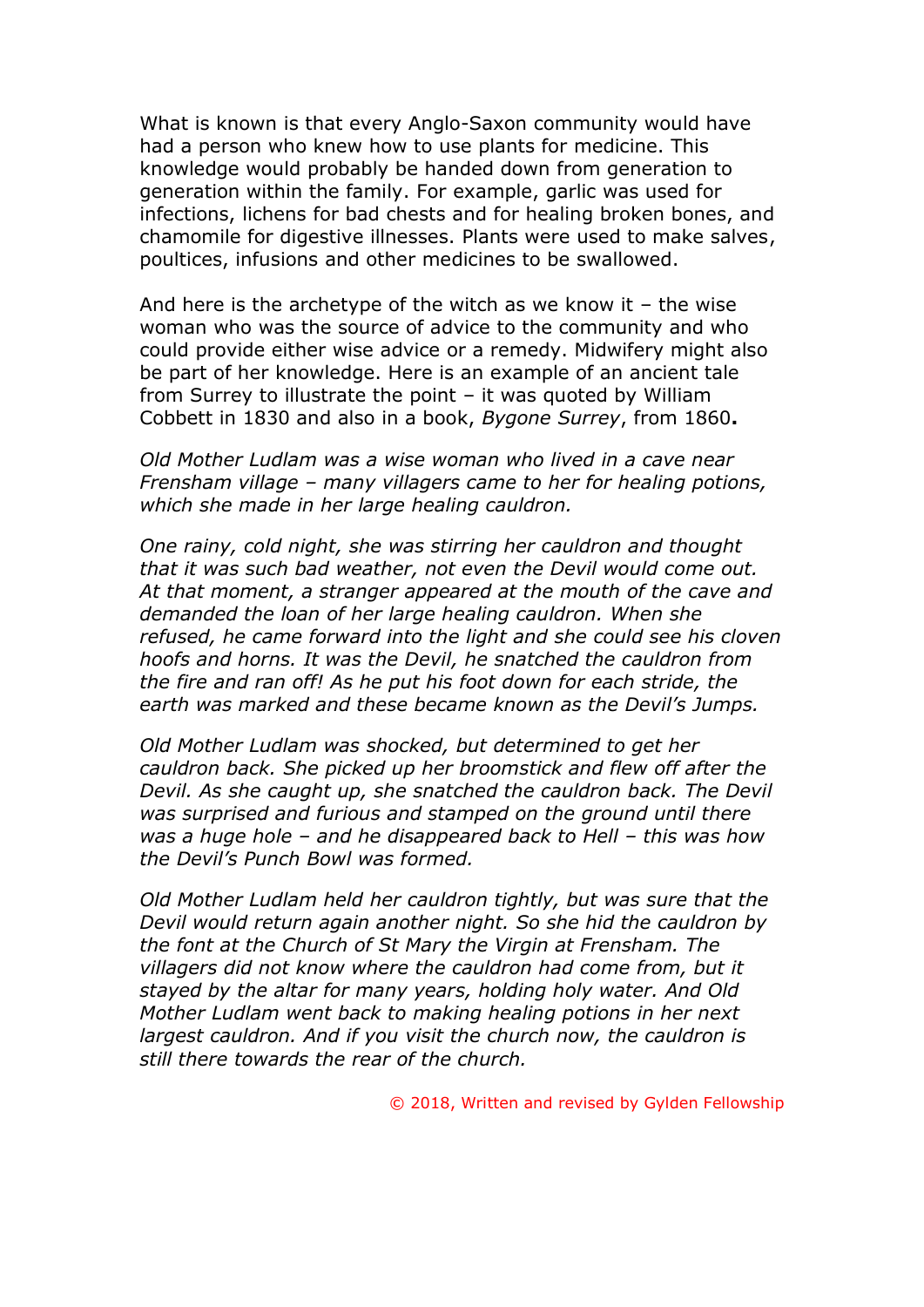## **Evil hags**

However, not all witches are portrayed as good or helpful and the following tale is an example of the witch as a diametric opposite of the wise woman. Gedney Dyke is a small village near Spalding in the Lincolnshire fens. During the 1700s, it would have been isolated with everyone knowing about everyone else and gossip was rife.

*At this time, an old woman lived alone in a cottage on the edge of the village and never had visitors, but villagers often heard a strange howling coming from her house. A few village children that sneaked a look inside had seen a caged jackdaw in the window and two cats hissing at it. The old woman was branded a witch: the villagers called her Old Mother Nightshade and gave her a wide berth.*

*Also in Gedney Dyke lived a simple lad named John Culpepper who was in love with Rose Taylor, the most popular girl in the village. She led the lad on before repeatedly teasing him, leaving him humiliated. Culpepper's love turned to hatred, so he went to Old Mother Nightshade's cottage to ask for help with his revenge. The old woman welcomed him and gave him a box of sweets to give to Rose. She told him he to report back to her in a few days when the moon was full.*

*John Culpepper did as he was told and watched as Rose greedily ate the sweets. When the moon was full, he made his way to the witch's house for further help. She told him to sit down in the chair and close his eyes until told to open them. John obeyed and, when his eyes were closed, he felt his arms and legs being fastened to the chair. He waited patiently until he heard the old woman's voice tell him to open his eyes.*

*No sooner had he done so than he let out a terrified scream. Old Mother Nightshade had vanished and, in her place, was an enormous grey wolf with a hideous snarl and dripping fangs. That night the villagers heard bloodcurdling cries of terror and agony coming from the witch's cottage, as well as the usual howls. The men of the village went to the cottage in the morning, but all they found were a bloody heap of bones and torn clothing and a wolf's footprints leading away from the house. The villagers buried the remains of the unfortunate John Culpepper and burned the cottage to the ground. Nobody ever heard from the old woman again, but to this day, when the moon is full, the people of Gedney Dyke claim they often hear the eerie howling of a wolf.*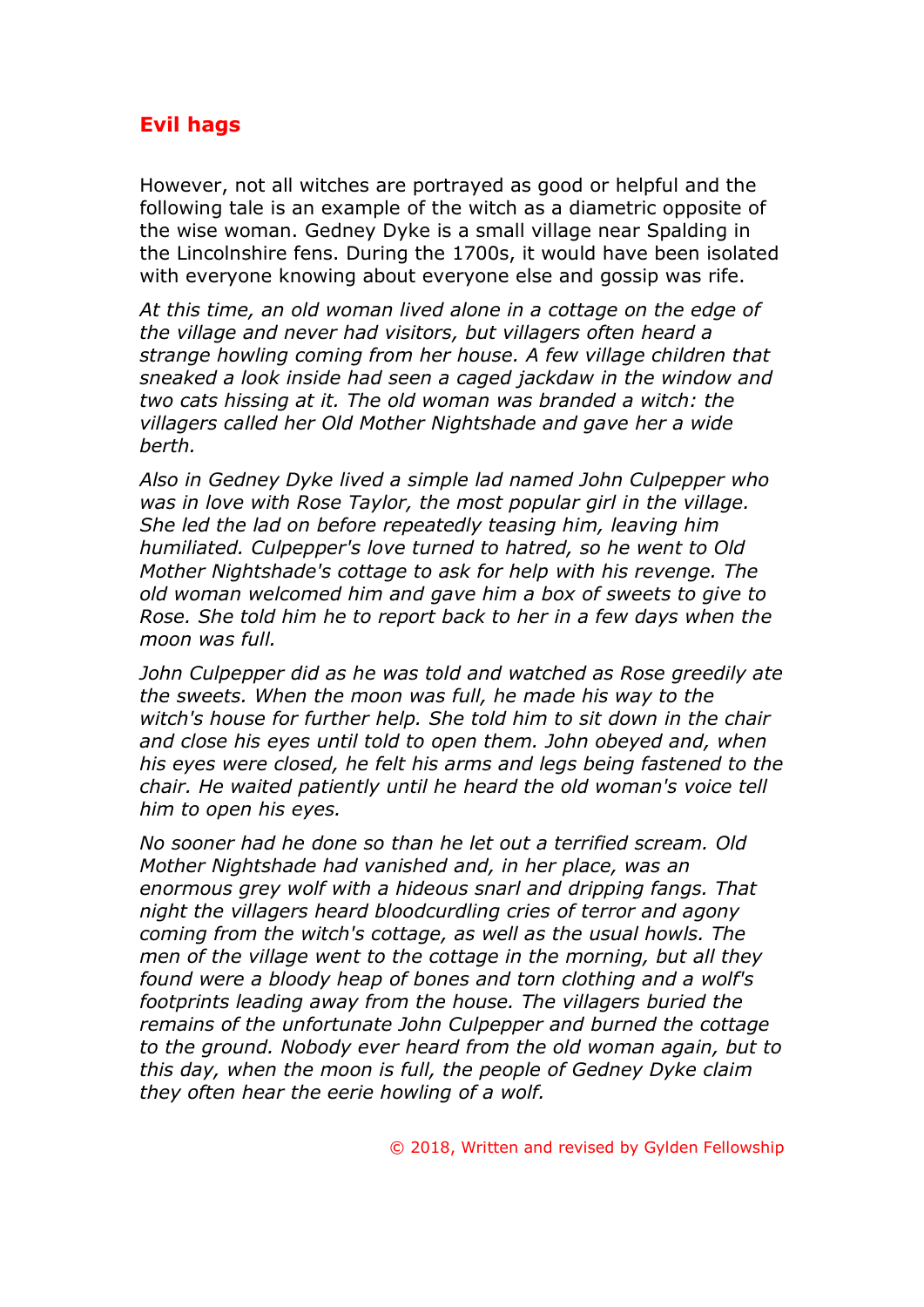It is this type of tale that was often used as a justification for the persecution of so-called witches throughout the Middle Ages and beyond. After all, there are many instances of Catholic bishops excommunicating certain types of animals that were blamed for illluck, eg wild dogs, rats and even beetles! How much more logical is it that an old woman who lived on the outskirts of a village and helped to cure people, should be seen as employing magical practices? Here is another contemporary (and mainly true) tale.

*Molly Leigh was a local woman in Burslem (Shropshire) and had been born in 1685. She lived on the edge of the town and sold milk to raise money. Her parents died young and Molly was regarded as odd by many townsfolk, by reason of a vicious temper, plain features and never attending church.*

*The local cleric, Reverend Spencer, accused Molly of being a witch on the grounds of possessing a familiar (a blackbird kept as a pet) and her unholy behaviour in not coming to church – he blamed her for all and any bad luck that befell his parishioners. Forced from the town and accused of witchcraft in 1746, it is probably fortunate that she died naturally before any trial could occur.*

*However, this was not enough for the good reverend. After Molly's burial, he and some parishioners went to Molly's cottage and apparently saw the ghost of Molly sitting in her rocking chair. They managed to capture her blackbird, killed it and buried it in Molly's grave, after staking her corpse through the heart and re-burying Molly at right angles to every other grave in the churchyard.*

## **Conclusion**

For the few examples quoted in this article, there are many more to be found through the length and breadth of England, not to mention the rest of the British Isles. It is probably true to say that many of the **evil witch** tales came later, aided by persecution paranoia of both Church and State, whereas the older tales emphasise the Saxon experience of a **wise woman** helping her peers with folk remedies.

Perhaps, I'll finish with the tale of Nan Tuck, which is thought by some to come from Sussex, but similar tales exist elsewhere. To be fair though, there is a real Nan Tuck's Lane between Mayfield and Uckfield, but the story dates back to the  $18<sup>th</sup>$  century and you can decide whether Nan Tuck is a witch or not.